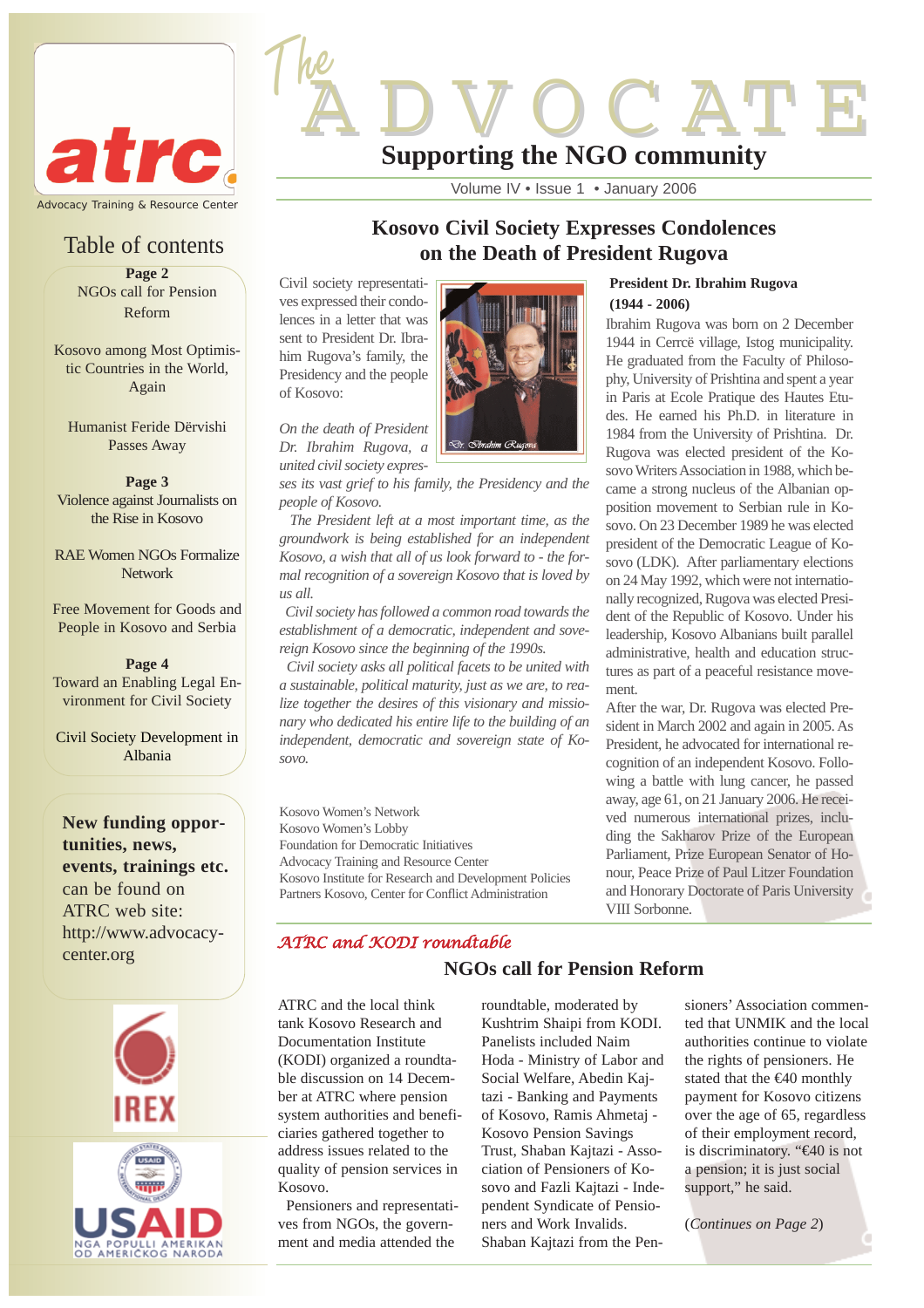## **NGOs call for Pension Reform**

## *Flash News*

**Humanist Feride Dërvishi Passes Away** 



Feride Dërvishi, a humanist and activist in many local and international humanitarian organizations, passed away on 7 January in Nashville, Tennessee, USA.

Dërvishi was born in 1967 in Gradicë village, Drenica.

Despite her own personal struggle to overcome polio, she devoted her life to helping others - mentally, spiritually and physically. She concentrated especially on building relations between people with disabilities and the rest of society. Throughout the 1990s she cooperated with many local and international humanitarian organizations, including UNICEF, Save the Children, the SOROS Foundation, Motrat Qiriazi (Kosovo), OX-FAM and Catholic Charities  $(IISA)$ .

Since 1999, she lived and worked in Nashville, Tennessee where she finished post-graduate studies on child development at Middle Tennessee State University. In August 2005, she published the Albanian translation of Leo Buscaglia's monumental work "The Fall of Freddie the Leaf," which deals with life and death. She was buried on 17 January at her birthplace in Gradica village, Drenica, where more than 100 civil society representatives, activists, artists, politicians and citizens gathered to pay their respects.

Safete Rogova, an activist from Motrat Qiriazi reflected upon her life during the ceremony. "Feride was like the sun, providing warmth to others", she said.

#### (*Continues from Page 1*)

Representative of the Reformist Party ORA and the Chair of the Parliamentary Committee for Health, Work and Social Welfare, Fatmire Kollçaku, discussed about five recommendations that came out of the committee's work in cooperation with the Pensioners' Syndicate.

Fatmir Fehmiu from the Independent Syndicate of Pensioners raised the issue of the need for a more active civil society, particularly the NGO sector, in pressuring decision-makers to pay attention to the needs and rights of

pensioners.

Participants suggested continuing efforts to form a NGO coalition that would advocate on behalf of pensioners. They believed that the pension system is a total failure and the position of pensioners in society should be significantly improved.

ATRC and KODI will continue to assist pensioners in advocating for pension system reform in Kosovo.

This was the first public discussion in a series of ATRC



Participants discussin Pension System in Kosovo

and KODI debates on social protection issues and also the first opportunity for representatives from different sectors to debate pension issues.

## **Kosovo among Most Optimistic Countries in the World, Again** *Index Kosova and Gallup International Voice of the People Survey*

Almost half of the citizens who were interviewed in a Gallup International Voice of the People Survey in 62 countries across the world think that 2006 will be a better year than 2005. The survey was conducted in November and December and asked "So far as you are concerned, do you think that 2006 will be better, or worse than 2005?"

The survey in Kosovo was conducted by Index Kosova in November with 1,020 respondents aged 15+ years, representing Kosovo Albanians and minorities, excluding Serbs. *Optimists and pessimists* 

Despite bird flu, Vietnam is the most optimistic place in the world, along with Beijing, China. UN administered Kosovo comes in as the 3rd most optimistic country in the survey.

These results are remarkably consistent - Vietnam has been at the head of the optimists' league for the last 3 years. Similarly, Kosovo has occupied one of the top places for the last 5 years, suggesting that the peacekeeping operation here brings both stability and continued optimism for the future. *Economic Prospects*

When looking at Kosovo and its neighbors, the optimism of Kosovo citizens with respect to economic prosperity in Kosovo is quite high (54%), compared to views in Macedonia (34%), Albania (33%). Serbia is one of the most pessimistic countries in the world with respect to economic prosperity with only 8% expressing a positive view. In Kosovo, 36% of citizens

believe that unemployment will increase next year, whereas in neighboring countries the percentage is higher. Kosovo is also optimistic on the issue of declining industrial unrest - 36% of respondents in Kosovo feel that strikes and industrial disputes will decrease in 2006.

*A peaceful or a troubled year?* Finally, respondents were asked about prospects for international peace - whether they thought 2006 would be a peaceful year more or less free of international disputes, a troubled year with much international discord, or remain the same.

In Kosovo, only 19% of respondents believe that 2006 will be a troubling year.

Permission to reprint this text was given from Index Kosova. For more information, please visit:

http://www.indexkosova.com.

| <b>Top Optimists</b><br>2006 will be <b>better</b> than 2005 |            |
|--------------------------------------------------------------|------------|
| Vietnam/Beijing                                              | <b>75%</b> |
| <b>UN Kosovo</b>                                             | 73%        |
| Afghanistan                                                  | 69%        |
| India/Venezuela/Nigeria                                      | 61%        |
| Senegal/South Africa                                         | 60%        |
| New Zealand                                                  | 59%        |
| Canada/Equatorial Guinea                                     | 57%        |
| Hong Kong                                                    | 56%        |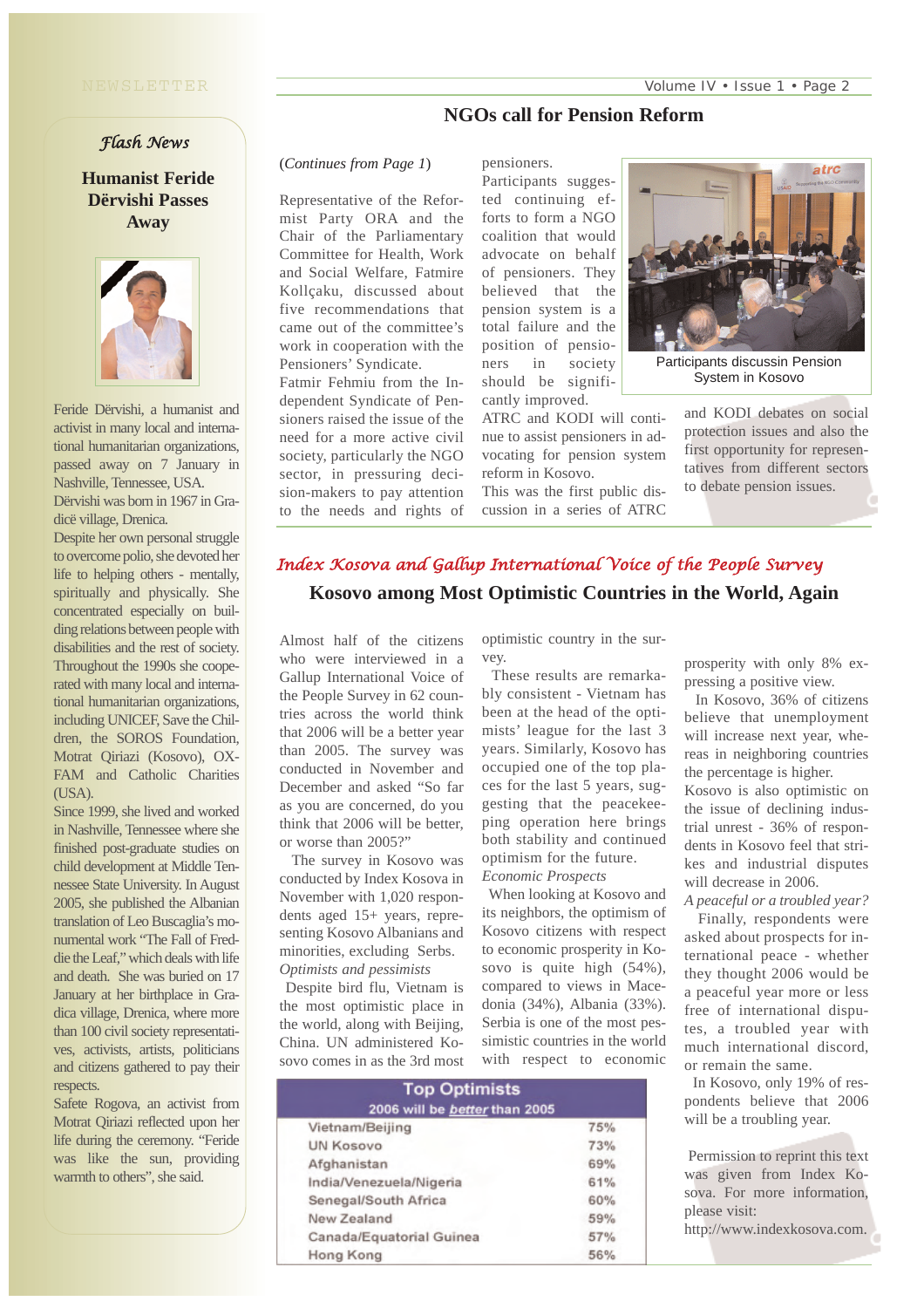## *A Joint European Vision*  **Free Movement for Goods and People in Kosovo and Serbia**

Contributed by KIPRED

The Kosovo Institute for Policy Research and Development (KI-PRED) published a report on 19 December that compared trade and movement data for the first time. The report highlights a number of clear areas of concern for authorities in the region and the international community.

As the European Union (EU) focuses its efforts on streamlining the four freedoms of its single market, its neighbors to the southeast conversely experience the daily reality of further restrictions on movement, even as the region edges closer to EU integration processes. These restrictions are the product of years of unclear policies between and vis-à-vis Belgrade and Prishtina and have resulted in an increasingly ghettoized Balkans within the western Balkans.

The freedom of movement of goods and people in Serbia and Kosovo is not harmonized, transparent or sustainable in its current arrangement. Irrespective of the outcomes of the Kosovo status talks, a clearer and more coordinated approach on the freedom of movement of goods and people by the respective administrations in Prishtina and Belgrade and from the EU is urgently needed in order to ensure that economic and social considerations support rather than undermine the ongoing political negotiations.

This report was developed jointly by two think tanks: KIPRED in Prishtina and the European Movement in Belgrade, Serbia (EMinS). The full text is available at

http://www.kipred.net/UserFiles/Fil e/Free%20movement%20for%20g oods%20and%20people.pdf

For more information, please contact: info@kipred.net



### **Violence against Journalists on the Rise in Kosovo**

ATRC, Balkan Investigative Reporting Network (BIRN) and the Association of Professional Journalists of Kosovo (APJK) organized a public discussion at ATRC on 13 January to discuss the rise of incidences involving violence against journalists in Kosovo. Police response to such cases, journalists' working conditions and institutional pressure for independent media were the focus of the debate, in which the media, NGOs and police representatives participated. Jeta Xharra, BIRN Country Director, moderated the discussion.

Panelists included Fatos Bytyçi - Chairman of APJK, Sabit Rrustemi - Spokesperson for the Gjilan Municipal Assembly, Fatmire Tërdevci - Koha Ditore newspaper journalist, Refki Morina - Spokesperson for the Kosovo Police Service, Afrim Ahmeti Prishtina Regional Police Commander and Petrit Selimi - Express newspaper director. Panelists identified three ty-



pes of pressures journalists that face in their daily work: physical pressure, lack of access to information and financial pressure.

Participants were shown filmed material of two cases of violence against journalists. The discussion that followed focused on the behavior of police and other authorities towards journalists, journalists'

behavior and disciplinary measures for responsible individuals.

"There were 20 cases of violence against journalists in 2005. The worst incidents were caused by the police," Bytyqi said.

According to APJK, two major problems contributing to police behavior with journalists are a lack of training for police on how they should interact with the media and KPS police refusals to be shown on television.

Refki Morina, spokesperson for the Kosovo Police Service (KPS) said that KPS had taken disciplinary measures against police officers who overstepped their boundaries.

KPS representatives urged journalists to maintain continuous contact with the police.

### *Building NGO Networks*

survey), early marriage, economic hardships within their families and social norms that discourage women from entering into public discourse has meant that Roma, Ashkali and Egyptian women have had little opportunity to participation in decision-making. Over the past five years, women activists from the RAE community have worked to address these issues. In the beginning of 2000, these activists started efforts towards the establishment of a Roma, Ashkali and Egyptian (RAE) women's network. They wanted to open a center in Prishtina that would support Roma, Ashkali, and Egyptian communities, and especially women, to realize their rights. The network was registered and began functioning, but by the end of 2000 it was already facing difficulties. The lack of security made it difficult for women members to travel to

Low levels of education (an estimated 90% illiteracy rate among girls according to one meetings, and the network struggled financially.

**RAE Women NGOs Formalize Network**

"Limited freedom of movement affected our meetings and cooperation, but fortunately not any longer," Emsale Mergjollari, Manager of the Roma Women's Center in Prizren and the new leader of RAE Women's Network said.

On 9 December, the RAE Women's Network was restructured and formalized with support from the Kosovo Women's Network and facilitated by ATRC.

The network consists of 12 RAE women NGOs, led by a new governing body, which Emsale Mergjollari heads.

The network's objectives include integrating RAE women into Kosovo society and increasing their involvement in decision-making processes. To achieve this, representatives from the RAE Women's Network intend to increase cooperation among NGOs in their communities and coordinate activities to jointly address issues concerning the RAE community. Strategically, they will focus on education, women's rights and cooperation with other NGOs in Kosovo and the region.

#### *RAE Women Voice Their Needs to Decision-makers*

Issues faced by Roma, Ashkali and Egyptian women were discussed at a 16 January debate entitled "Challenges and opportunities for RAE women to integrate into Kosovo society," organized by local NGO "Qeliza" and the Prime Minister's Office for Good Governance.

Participants from the government and civil society stressed that the government and other sectors should draft policies and programs to create basic preconditions for improving the position of RAE women in society. In addition, participants demanded institutional support for education, protection against violence and social welfare for Kosovo RAE women.

Volume IV • Issue 1 • Page 3